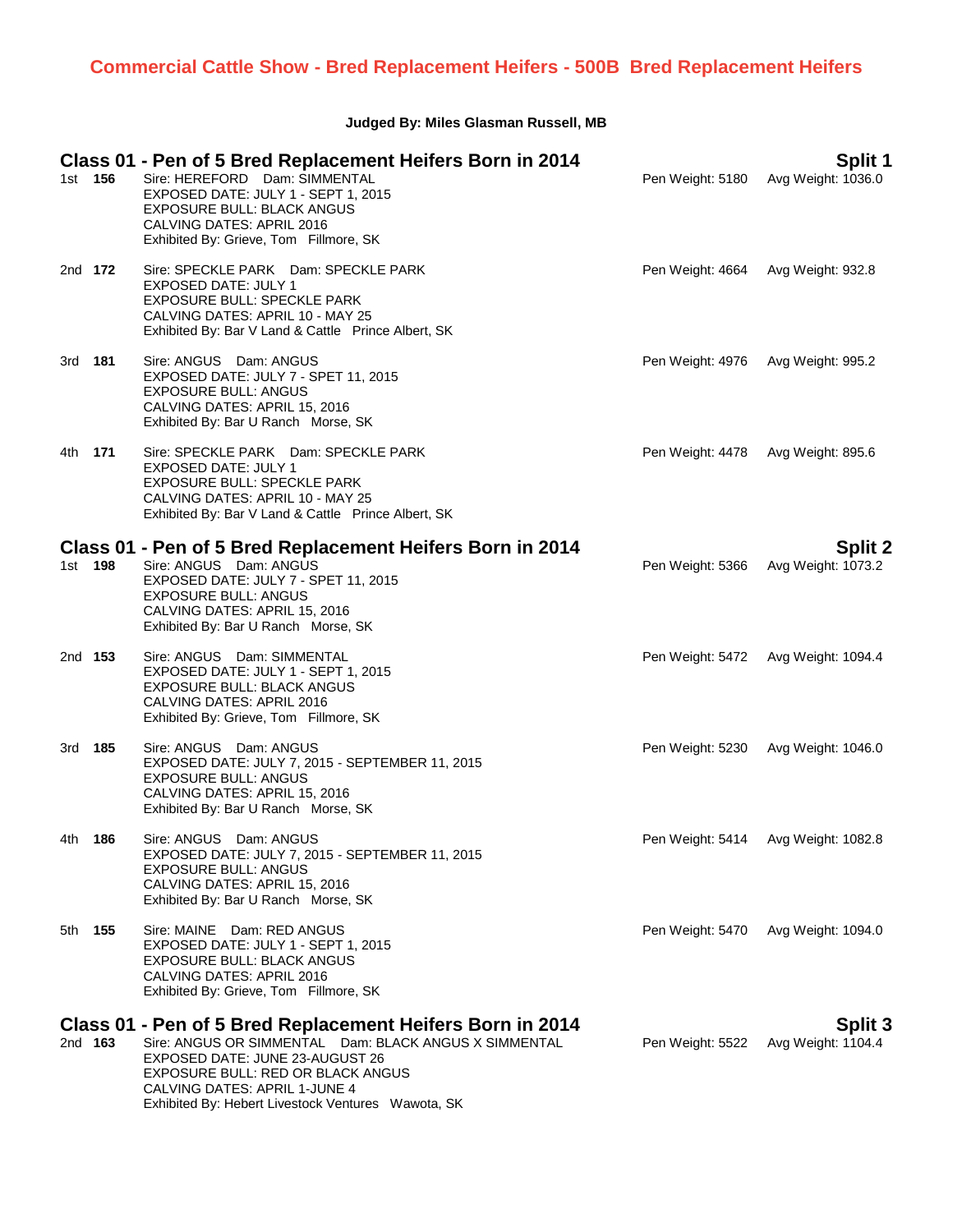| 3rd             | 154            | Sire: BLACK ANGUS Dam: BLACK ANGUS<br>EXPOSED DATE: JULY 1 - SEPT 1, 2015<br>EXPOSURE BULL: BLACK ANGUS<br>CALVING DATES: APRIL 2016<br>Exhibited By: Grieve, Tom Fillmore, SK                                                                    | Pen Weight: 5490 | Avg Weight: 1098.0                   |
|-----------------|----------------|---------------------------------------------------------------------------------------------------------------------------------------------------------------------------------------------------------------------------------------------------|------------------|--------------------------------------|
| 4th l           | 147            | Sire: PUREBRED SIMMENTAL Dam: RED ANGUS<br>EXPOSED DATE: JULY 1, 2015<br><b>EXPOSURE BULL: RED ANGUS</b><br>CALVING DATES: APRIL 15, 2016<br>Exhibited By: Smith Northern Ranching Duck Lake, SK                                                  | Pen Weight: 5606 | Avg Weight: 1121.2                   |
| 10th <b>146</b> |                | Sire: RED FACTOR SIMMENTAL Dam: BLACK ANGUS X SIMMENTAL<br>EXPOSED DATE: JULY 1, 2015<br>EXPOSURE BULL: BLACK ANGUS<br>CALVING DATES: APRIL 15, 2016<br>Exhibited By: Smith Northern Ranching Duck Lake, SK                                       | Pen Weight: 5604 | Avg Weight: 1120.8                   |
|                 | 1st 197        | Class 01 - Pen of 5 Bred Replacement Heifers Born in 2014<br>Sire: SIMMENTAL Dam: ANGUS<br>EXPOSED DATE: JUNE 1 - JULY 20<br><b>EXPOSURE BULL: BLACK ANGUS</b><br>CALVING DATES: MARCH 5 - APRIL 25<br>Exhibited By: Westman, Derek Vermilion, AB | Pen Weight: 5796 | <b>Split 4</b><br>Avg Weight: 1159.2 |
| 2nd 145         |                | Sire: RED FACTOR SIMMENTAL Dam: SIMMENTAL X RED ANGUS<br>EXPOSED DATE: JULY 1, 2015<br><b>EXPOSURE BULL: RED ANGUS</b><br>CALVING DATES: APRIL 15, 2016<br>Exhibited By: Smith Northern Ranching Duck Lake, SK                                    | Pen Weight: 5780 | Avg Weight: 1156.0                   |
| 3rd 151         |                | Sire: RED ANGUS Dam: SIMMENTAL<br>EXPOSED DATE: MAY 13- JULY 13<br><b>EXPOSURE BULL: RED ANGUS</b><br>CALVING DATES: FEB 20<br>Exhibited By: Blairwest Land and Cattle Drake, SK                                                                  | Pen Weight: 5790 | Avg Weight: 1158.0                   |
| 4th -           | 152            | Sire: BLACK ANGUS Dam: BLACK ANGUS<br>EXPOSED DATE: JULY 9 - SEPT 30<br><b>EXPOSURE BULL: BLACK ANGUS</b><br>CALVING DATES: TO BE DETERMINED<br>Exhibited By: John Brown Farms Regina, SK                                                         | Pen Weight: 5756 | Avg Weight: 1151.2                   |
| 5th             | 180            | Sire: ANGUS Dam:<br>EXPOSED DATE: JUNE 20TH - AUG 4TH<br><b>EXPOSURE BULL: ANGUS</b><br>CALVING DATES:<br>Exhibited By: Gehl Ranch Hodgeville, SK                                                                                                 | Pen Weight: 5882 | Avg Weight: 1176.4                   |
|                 | 1st 142        | Class 01 - Pen of 5 Bred Replacement Heifers Born in 2014<br>Sire: RED ANGUS Dam: SIMMENTAL<br>EXPOSED DATE: ARP.1/15 TO MAY 20/15<br><b>EXPOSURE BULL: RED ANGUS</b><br>CALVING DATES: JAN/FEB<br>Exhibited By: Mebs Ranch Broadview, SK         | Pen Weight: 6280 | <b>Split 5</b><br>Avg Weight: 1256.0 |
|                 | 2nd <b>196</b> | Sire: SIMMENTAL Dam: ANGUS X HEREFORD<br>EXPOSED DATE: JUNE 1 - JULY 20<br><b>EXPOSURE BULL: BLACK ANGUS</b><br>CALVING DATES: MARCH 5 - APRIL 25<br>Exhibited By: Westman, Doug Vermilion, AB                                                    | Pen Weight: 6038 | Avg Weight: 1207.6                   |
| 3rd             | 188            | Sire: SIMMENTAL Dam: BLACK ANGUS<br>EXPOSED DATE: JUNE 1 - JULY 20<br><b>EXPOSURE BULL: BLACK ANGUS</b><br>CALVING DATES: MARCH 5 - APRIL 25<br>Exhibited By: Westman, Kyle Vermilion, AB                                                         | Pen Weight: 6208 | Avg Weight: 1241.6                   |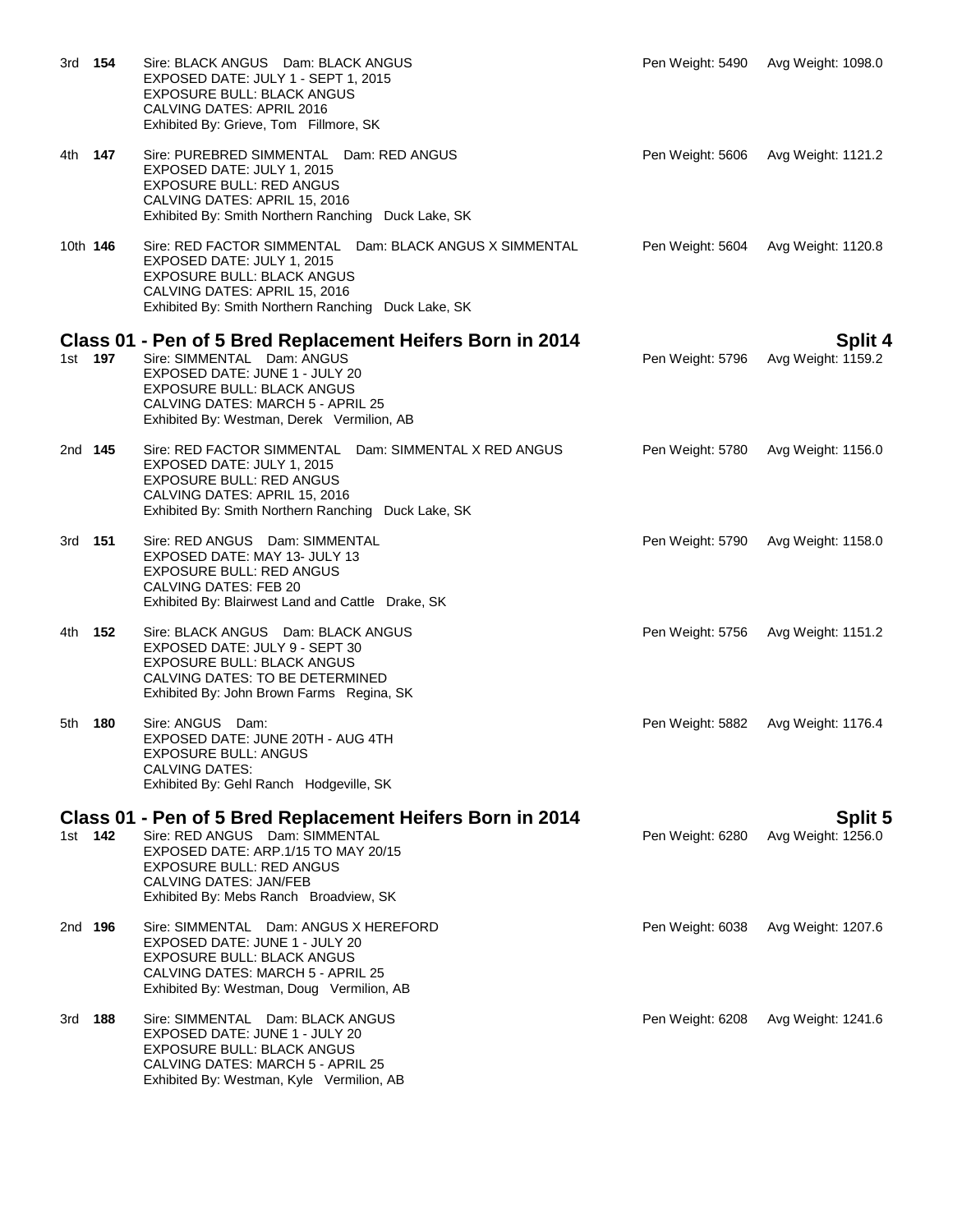| 4th            | 148 | Sire: PUREBRED SIMMENTAL Dam: RED ANGUS<br>EXPOSED DATE: JULY 1, 2015<br><b>EXPOSURE BULL: RED ANGUS</b><br>CALVING DATES: APRIL 15, 2016<br>Exhibited By: Smith Northern Ranching Duck Lake, SK                                                                   |                  | Pen Weight: 5886 Avg Weight: 1177.2             |
|----------------|-----|--------------------------------------------------------------------------------------------------------------------------------------------------------------------------------------------------------------------------------------------------------------------|------------------|-------------------------------------------------|
| 5th 187        |     | Sire: RED ANGUS Dam: SIMMENTAL<br>EXPOSED DATE: MAY 1 TO JULY 15<br><b>EXPOSURE BULL: RED ANGUS</b><br>CALVING DATES: FEBRUARY 09 TO APRIL 20<br>Exhibited By: McVicar Stock Farms Ltd. Colonsay, SK                                                               | Pen Weight: 6250 | Avg Weight: 1250.0                              |
| 1st 179        |     | Class 01 - Pen of 5 Bred Replacement Heifers Born in 2014<br>Sire: SIMMENTAL Dam: RED ANGUS<br>EXPOSED DATE: MAY 1 - AUG 1 2015<br><b>EXPOSURE BULL: RED ANGUS</b><br>CALVING DATES: MARCH 10 - MAY 10 2016<br>Exhibited By: Raymond Land & Cattle Ltd Aneroid, SK | Pen Weight: 6442 | Split 6<br>Avg Weight: 1288.4                   |
| 2nd <b>144</b> |     | Sire: SIMMENTAL Dam: SIMMENTAL X RED ANGUS<br>EXPOSED DATE: APRIL 22 - JUNE 20<br><b>EXPOSURE BULL: SIMMENTAL</b><br>CALVING DATES: FEB, MARCH<br>Exhibited By: Pheasantdale Cattle Company Ltd. Balcarres, SK                                                     | Pen Weight: 6868 | Avg Weight: 1373.6                              |
| 3rd <b>141</b> |     | Sire: SIMMENTAL Dam: RED ANGUS<br>EXPOSED DATE: ARP.1/15 TO MAY 20/15<br><b>EXPOSURE BULL: RED ANGUS</b><br><b>CALVING DATES: JAN/FEB</b><br>Exhibited By: Mebs Ranch Broadview, SK                                                                                | Pen Weight: 6504 | Avg Weight: 1300.8                              |
| 4th -          | 189 | Sire: SIMMENTAL (FLECKVIEH) Dam: SIMMENTAL X ANGUS<br>EXPOSED DATE: MAY 19TH TO JULY 10TH<br>EXPOSURE BULL: BLACK ANGUS OR RED SIM ANGUS<br>CALVING DATES: MARCH 2016<br>Exhibited By: sebastian, Steven montmartre, SK                                            | Pen Weight: 6634 | Avg Weight: 1326.8                              |
|                |     |                                                                                                                                                                                                                                                                    |                  |                                                 |
|                |     | Class 02 - Champion and Reserve Champion Pen of 5 Bred                                                                                                                                                                                                             |                  | Split 0                                         |
| 1st 179        |     | <b>Replacement Heifers</b><br>Sire: SIMMENTAL<br>Dam:<br>EXPOSED DATE:<br><b>EXPOSURE BULL:</b><br>CALVING DATES:<br>Exhibited By: Raymond Land & Cattle Ltd Aneroid, SK                                                                                           | Pen Weight: 0    | Avg Weight:                                     |
| 2nd <b>197</b> |     | Sire: SIMMENTAL<br>Dam:<br><b>EXPOSED DATE:</b><br><b>EXPOSURE BULL:</b><br>CALVING DATES:<br>Exhibited By: Westman, Derek Vermilion, AB                                                                                                                           | Pen Weight: 0    | Avg Weight:                                     |
| 1st l          | 190 | Class 03 - Pen of 10 Bred Replacement Heifers Born in 2014<br>Sire: SIMMENTAL Dam: RED ANGUS<br>EXPOSED DATE: MAY 1 - JUNE 20/14<br><b>EXPOSURE BULL: BLACK ANGUS</b><br>CALVING DATES: FEB. 5 - MARCH 15<br>Exhibited By: Westman, Murray Vermilion, AB           |                  | Split 1<br>Pen Weight: 13268 Avg Weight: 1326.8 |
| 2nd <b>192</b> |     | Sire: BLACK ANGUS Dam: SIMMENTAL<br>EXPOSED DATE: JUNE 1 - JULY 20<br>EXPOSURE BULL: BLACK ANGUS<br>CALVING DATES: MARCH 5 - APRIL 25<br>Exhibited By: Westman, Murray Vermilion, AB                                                                               |                  | Pen Weight: 11564 Avg Weight: 1156.4            |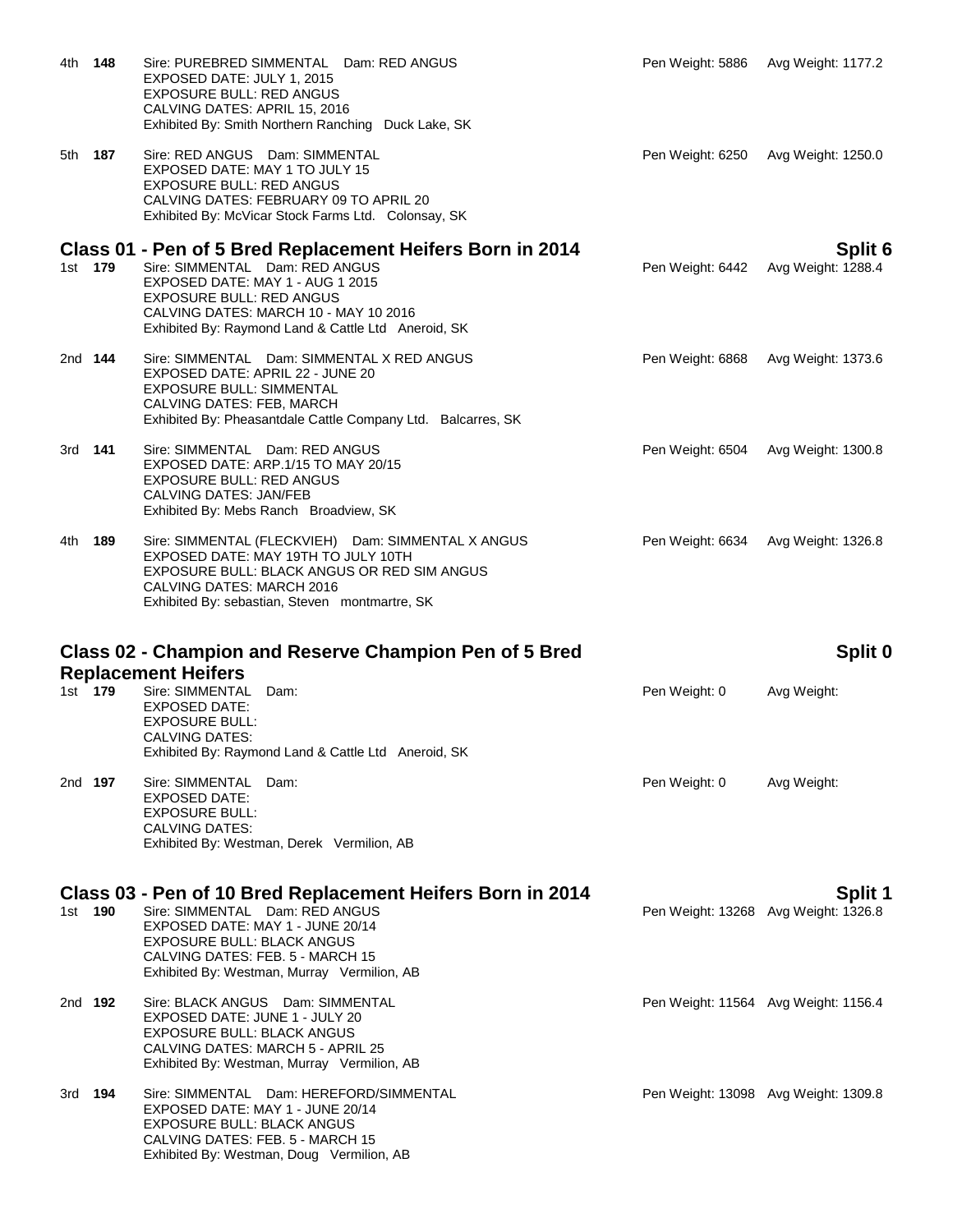4th **183** Sire: ANGUS Dam: ANGUS Pen Weight: 10520 Avg Weight: 1052.0 EXPOSED DATE: JULY 7, 2015 - SEPTEMBER 11, 2015 EXPOSURE BULL: ANGUS CALVING DATES: APRIL 15, 2016 Exhibited By: Bar U Ranch Morse, SK

| Class 04 - Champion and Reserve Champion Pen of 10 Bred<br><b>Replacement Heifers</b> |                                                                                                                                      |  |               | Split 0     |  |
|---------------------------------------------------------------------------------------|--------------------------------------------------------------------------------------------------------------------------------------|--|---------------|-------------|--|
| 190<br>1st –                                                                          | Sire: SIMMENTAL<br>Dam:<br>EXPOSED DATE:<br><b>EXPOSURE BULL:</b><br>CALVING DATES:<br>Exhibited By: Westman, Murray Vermilion, AB   |  | Pen Weight: 0 | Avg Weight: |  |
| 2nd<br>192                                                                            | Sire: BLACK ANGUS<br>Dam:<br>EXPOSED DATE:<br><b>EXPOSURE BULL:</b><br>CALVING DATES:<br>Exhibited By: Westman, Murray Vermilion, AB |  | Pen Weight: 0 | Avg Weight: |  |
|                                                                                       | <b>Class 05 - Grand Champion and Reserve Grand</b><br><b>Champion Pen of Bred Replacement Heifers</b>                                |  |               | Split 0     |  |

| 1st | 190. | <b>Bred Heifers</b>                         |  |
|-----|------|---------------------------------------------|--|
|     |      | Exhibited By: Westman, Murray Vermilion, AB |  |
|     |      |                                             |  |

### 2nd 179 **Bred Heifers** Exhibited By: *Raymond Land & Cattle Ltd Aneroid, SK*

## **Commercial Cattle Show - Open Replacement Heifers - 500R Open Replacement Heifers**

### **Judged By: Miles Glasman Russell, MB**

|         |       | Class 01 - Pen of 5 Open Replacement Heifers Born in 2015                         |                  | Split 1           |
|---------|-------|-----------------------------------------------------------------------------------|------------------|-------------------|
| 1st 159 |       | Sire: SIMMENTAL Dam: RED ANGUS<br>Exhibited By: Sentes Farms Raymore, SK          | Pen Weight: 3338 | Avg Weight: 667.6 |
| 2nd 157 |       | Sire: SIMMENTAL Dam: RED ANGUS<br>Exhibited By: Sentes Farms Raymore, SK          | Pen Weight: 3448 | Avg Weight: 689.6 |
| 3rd 158 |       | Sire: SIMMENTAL Dam: RED ANGUS<br>Exhibited By: Sentes Farms Raymore, SK          | Pen Weight: 3316 | Avg Weight: 663.2 |
| 4th     | 161   | Sire: RED ANGUS Dam: SIMMENTAL<br>Exhibited By: Sentes Farms Raymore, SK          | Pen Weight: 3034 | Avg Weight: 606.8 |
| 5th     | 160   | Sire: RED ANGUS Dam: SIMMENTAL<br>Exhibited By: Sentes Farms Raymore, SK          | Pen Weight: 3414 | Avg Weight: 682.8 |
|         |       | Class 01 - Pen of 5 Open Replacement Heifers Born in 2015                         |                  | <b>Split 2</b>    |
| 1st 174 |       | Sire: SIMMENTAL Dam: SIMMENTAL<br>Exhibited By: Three Star Simmentals Weyburn, SK | Pen Weight: 4006 | Avg Weight: 801.2 |
| 2nd 176 |       | Sire: ANGUS Dam: SIMMENTAL<br>Exhibited By: Andrew, Reed Regina, SK               | Pen Weight: 3700 | Avg Weight: 740.0 |
| 3rd 175 |       | Sire: SIMMENTAL Dam: SIMMENTAL<br>Exhibited By: Three Star Simmentals Weyburn, SK | Pen Weight: 3660 | Avg Weight: 732.0 |
| 4th     | - 173 | Sire: SIMMENTAL Dam: HEREFORD/ANGUS<br>Exhibited By: Pretty Farm Ltd. Weyburn, SK | Pen Weight: 3612 | Avg Weight: 722.4 |